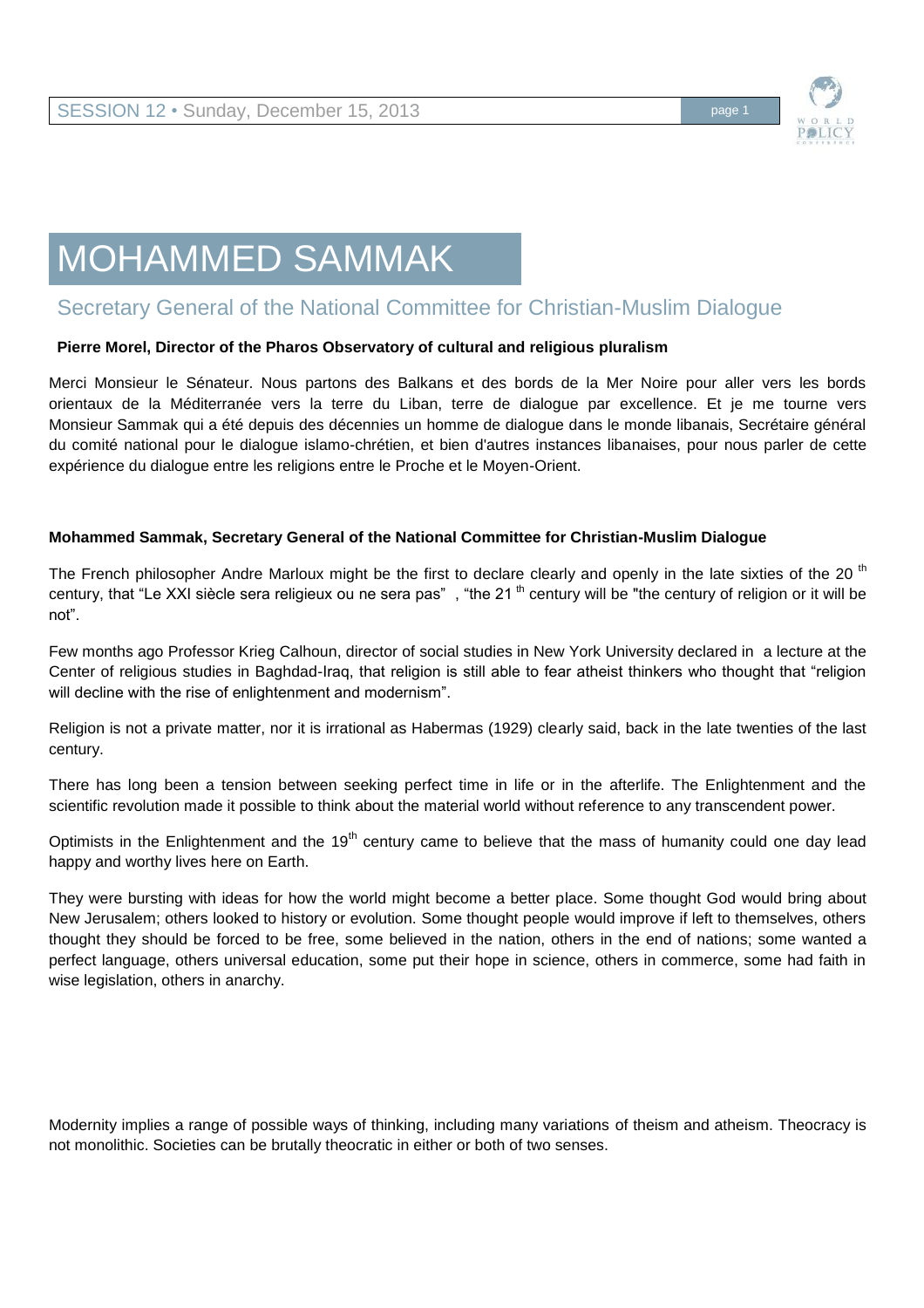

Sometimes worldly leaders draw on religious symbolism to enforce their authority, impress their subjects or legitimize war. Alternatively, "pure" clerical power can use its prerogatives (over sacraments like baptism or marriage or absolution) to exercise authority over everybody else, including worldly rulers. Neither kind of theocratic power can guarantee that its subjects are deeply religious in their personal consciousness; indeed the opposite is very often the case. (Charles Taylor- A Secular Age – Belknap press).

For most people the question was not whether progress would happen, but how. Today for most of the Islamic world, this is the question.

In his book "Secularism confronts Islam" (Colombia University press) Oliver Roy a French scholar, admits that "the problem is not Islam but religion, or, rather the contemporary forums of the revival of religion". For the past 25 years or so, the notions that religion should be a purely private affair has been challenged by a new breed of charismatic (often born-again) Christians, Jews, Muslims and others. The new believers are often individualistic, rejecting conformity with either Orthodox theology or institutionalized religion. The secular European state, where mainstream religion is in decline, is uncomfortable with this new, assertive and unconventional religiosity. But Islam has been singled out, partly because of its terrorist fringe (Economist, August 11<sup>th</sup> 2007).

In principle, two systems are not referred to in the Islamic doctrine: clergy system and political system. Instead, Islam mainly focused on other principles:

- a- Human dignity: as a gift from God to every human being regardless of his-her- religion, ethnicity, belief or disbelief.
- b- Human differences, as a manifestation to the will of God and to His greatness in creation.
- c- Human beings are preferred over all other creations, even over the angles, as God vicars, to preserve humankind and to develop the Earth.

The first state in Islam, the state of Medina, established by the Prophet Muhammad himself, was a national state. The Medina document (something like a written constitution) said that Muslims, Jews, Christians and non- believers of the Median, are one nation.

There is a common understanding among Muslim scholars that governance is a human responsibility and endeavour. That, it is not God's jurisdiction. That's why it is classified among the branches and not the origins of the doctrine. The manifestation of this fact can be seen :

1- Today there are about 1,6 billion Muslims; 1/5 of them live in non-Muslim countries and societies. That is , they are not under Islamic rule, or the Sharia law. But this does not mean that they are not Muslims.

2 – The Islamic Organization of Cooperation (IOC) includes more than 52 member states; but these states –from Indonesia to Morocco- do not follow one political system; There are democracies, autocrats, kingdoms, republicans, militaries, etc.. They all claim at the same time to be Muslim states, and their peoples are Muslims too.

3 – The concept of religious state, is not part of Islamic doctrine. Islamic rulers, since the dawn of Islam ( Abu-baker, Omar, Othman and Ali), asked their peoples to correct them when they commite mistakes or when they misjudge. And they were corrected several times openly even by ordinary people. Three of the four historic Khalifes were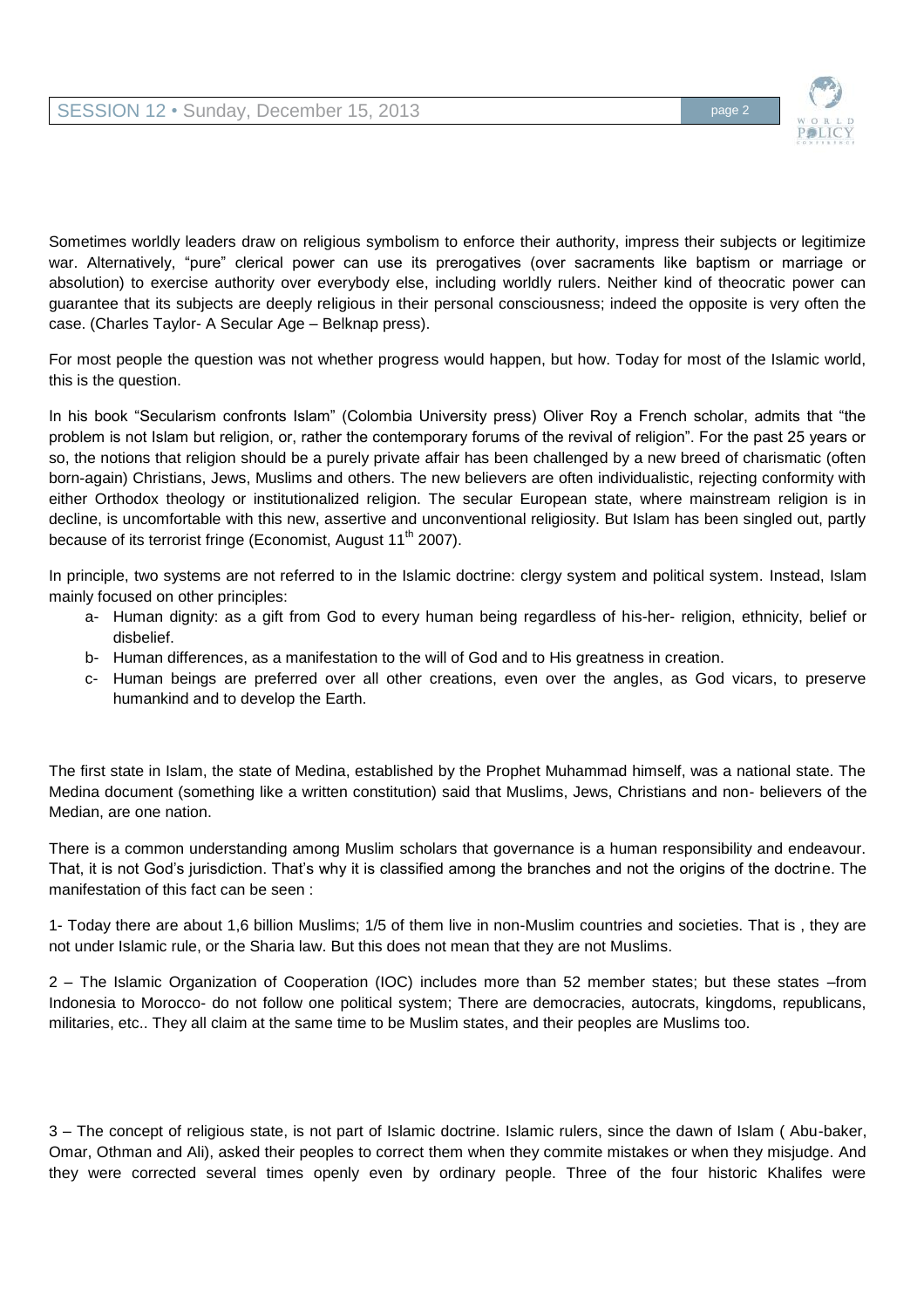

assassinated. Rulers, in religious states claim that they receive authority from God, i.e. they are always right and no one has the right or the power to correct them, not even the courage.

4 – There is no political system to be classified as Islamic. There are general principles in Islam like (Shoura) or consultation, and representation (elections), that open the way for many venues in implementing law.

5- Sharia is misunderstood to be considered as a penalty code; it's the backbone of a social system that respects human freedom and human dignity .

By the end of the 19<sup>th</sup> century Imam Muhammad Abdo said that :"Islam did not give (after God and His prophet) any authority to any Muslim over the belief of any Muslim or of anybody. The prophet –he said- was simply informer and reminder, He did not try to dominate or to govern".

Imam Abdo declared too that "No Muslim, no matter how important he is, has any right over any Muslim, no matter how humble he is, except the right to advice".

No one has any right to check the belief of the other or to try to uncover his-her- drawbacks – he said.

These declarations, based on Islamic doctrine, opened the doors for him to be nominated in 1899 to be the first Mufti in Egypt.

Later this year, Al-Azhar published three main documents

a ) Supporting the establishment of a Modern Democratic and Constitutional National State, on the basis of a constitution that responds to the aspirations of the Nation. A constitution that separates between the State authorities and its governing legal institutions, that sets the governance framework and guarantees the rights and duties of all citizens on equal basis. Which means that the legislative authority becomes in the hands of deputies chosen by the people.

b) Adopting a democratic regime, based on free and direct elections to guarantee diversity, and rotation of power.

- c) Respecting the fundamental freedoms of thought and opinion,.
- d) Confirming the principle of diversity and the respect of all monotheistic religions. (Judaism, Christianity and Islam) .
- e) Considering equal citizenship as the right to every member of the Egyptian community.
- f) Abiding by the ethics of diversity and dialogue.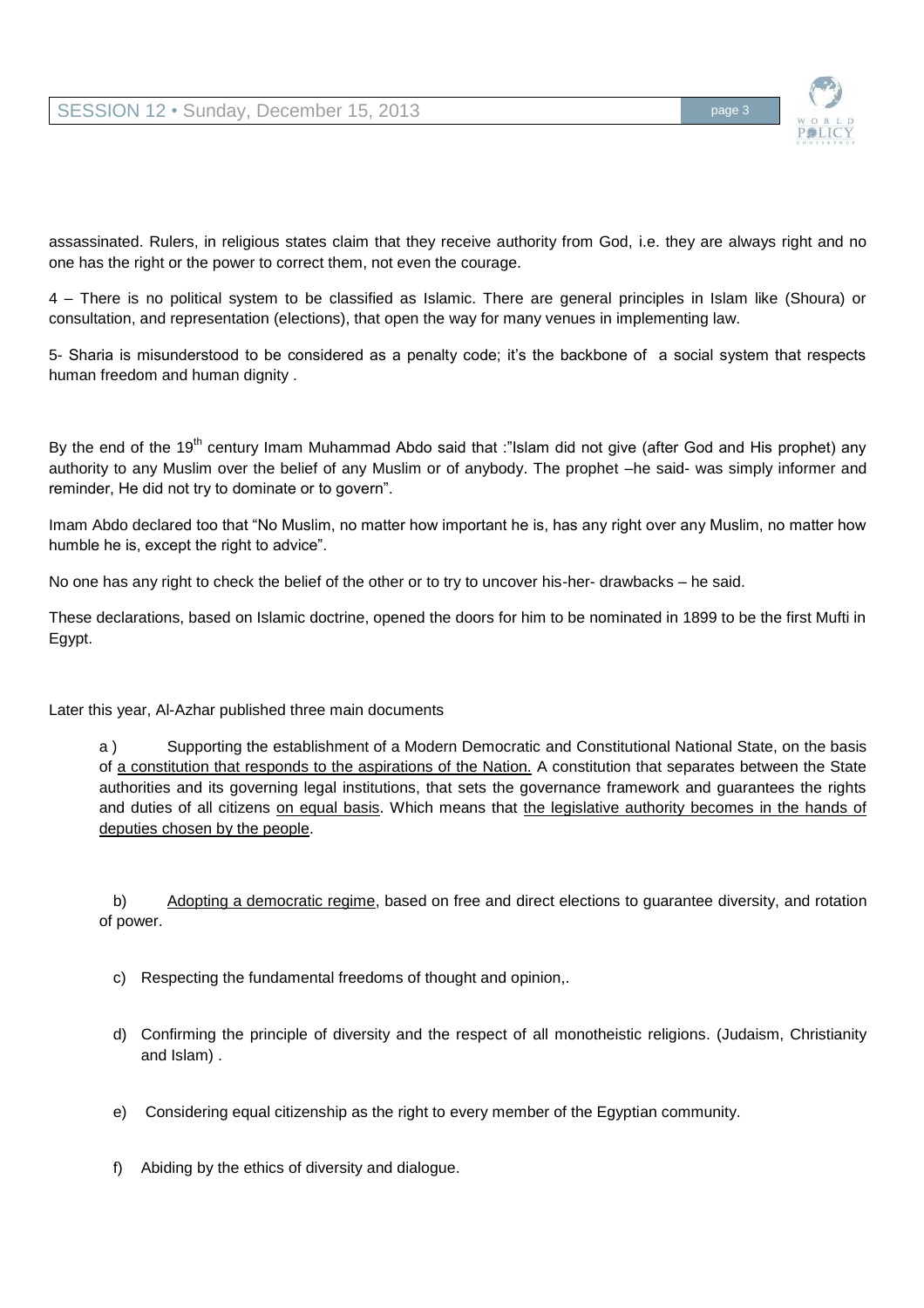

### g) Considering **sectarian conflicts and racism a crime against the nation.**

The document asserted too, that Islam does not call for the establishment of a religious state.

This principle was later asserted too by a conference of Muslim scholars held in Amman-Jordan, and declared that "civil state does not contradict with Islam", but on the contrary "it goes well with Islamic teachings".

Extremists say something else. They have wide presence today but not deep. They also have loud voices, but not right. They are listened to, simply because they tune out of the Orchestra.

Progress depends on trial and error. Someone has to be bold enough to risk making these errors. In our case, extremists are playing this role now. They have already afforded us with a lot of errors. It's our responsibility now to use these errors as an incentive to progress.

In the Middle East we, Christians and Muslims, have now a clear sense of our situation, which seems to be that we are like that great Gericault picture (the Raft of the Medusa ) that we are on this huge piece of floating wreckage. It is not going to sink, but we have the choice of cooperating with one another with the scarce resources on this piece of floating wreckage or of eating one another. We can no more follow the un-sacred rule of politics, where "one man's hope is another man's fear". We have to learn and to behave in accordance with a sacred rule, where "one religious community's dream is not necessarily another community's nightmare". To insure this, we call for building civil states where all citizens of different religions, confessions cultures and ethnicities are equal and have equal responsibilities.

Isaac Newton said: " If I have seen further, it is by standing on the shoulders of countless ordinary humans, even of pygmies". In the Middle East we can see further by standing on piles of accumulated miscalculations and disappointments. We can see that the trick in a successful society is for minority citizens to be able to feel that they are more than one thing at once.

It is not that multi-ethnic societies are impossible. It is just that they are often rather delicate. Divisions of race, of language, of class, of religion can be accepted, tolerated and even enjoyed : They add to the complexities and to the possibilities of life. But they also make a society more fissible, especially when the divisions all line up the same way, and one group can be racially, religiously and economically distinguished from another. Societies with such internal divisions do not seem to stand up well to external shocks.

Unless we give people of diverse religious backgrounds a sense of belonging, unless we give them a sense that their identity and heritage are valued threads in the tapestry of Middle Eastern society, real community is impossible.

We learned, and are still learning to oppose a notion of diversity that becomes a substitute for neighborhood and community. Diversity without a spirit of community leads to tribalism. Community without a spirit of diversity leads to alienation for all minorities.

For plural societies, either the notion of diversity or the goal of integration must give way. After all, safety and prosperity is in the diversity of Middle Eastern societies. But diversity cannot survive without freedom; fanatics and